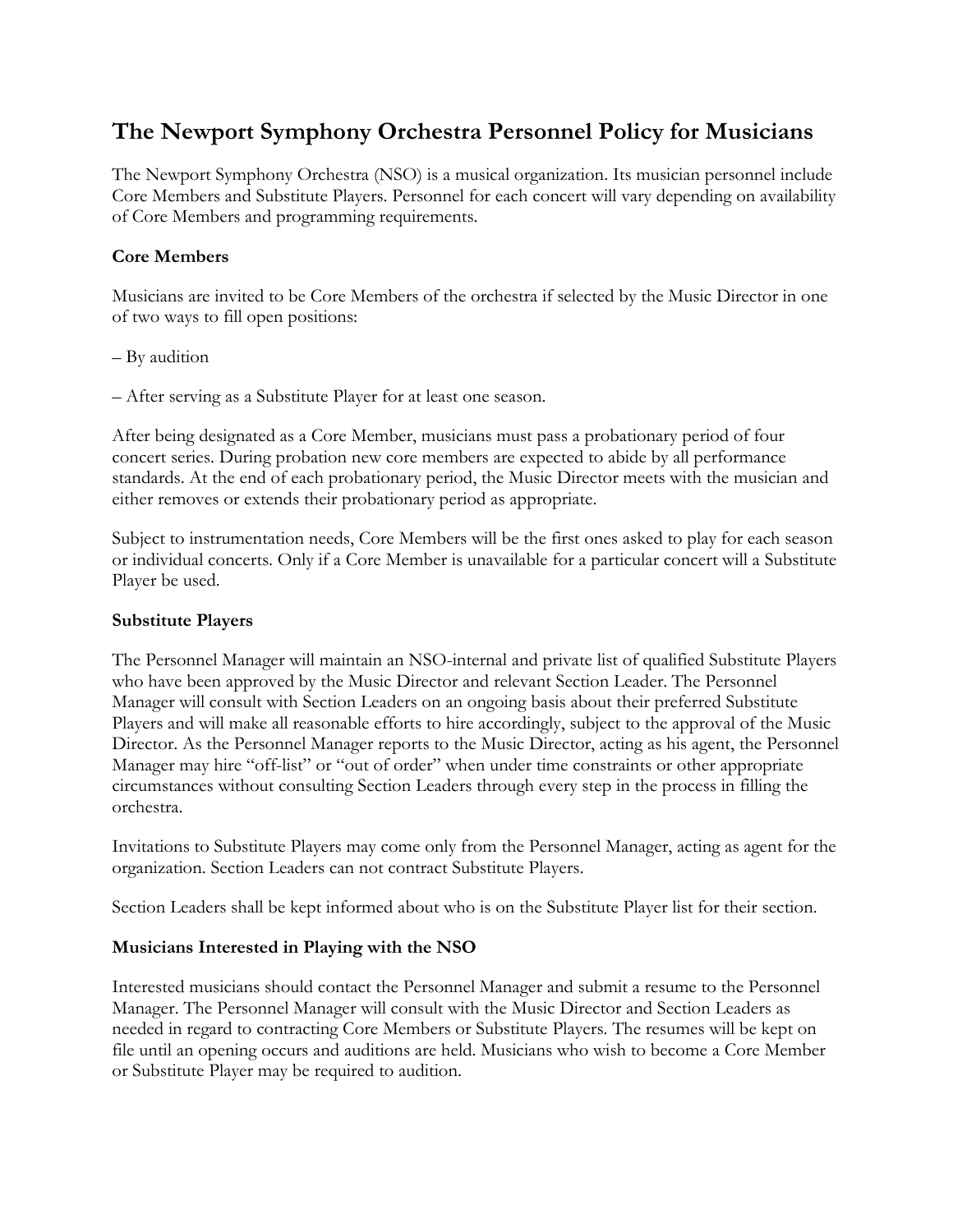#### **Auditions**

Auditions will be held at the discretion of the Music Director whenever needed.

When a Section Leader position becomes vacant, Core Members of the orchestra will be notified as well as Substitute Players and interested musicians outside of the orchestra. The selection process will be determined by the Music Director, and except in extraordinary circumstances will be by audition.

## **Attendance**

Core Members are the heart of the Orchestra and consistency of attendance is an artistic fundamental. As important elements in the Orchestra's musical continuity and growth, Core Members are expected to be available for all concert series during the season.

In the event of a conflict, the Core Member must communicate his or her unavailability to the Personnel Manager in writing as soon as possible after receiving notification of the concert schedule. In the event a Core Member is not available for more than two regular season concerts in which they are called to play within a season, their status as Core Member will come under review by the Music Director, with advice from Section Leader and Orchestra Committee (including the Personnel Manager, who is an ex-officio member of the Orchestra Committee).

Unless formally excused, a musician contracted for a specific series shall not miss a rehearsal or a performance in that series except for emergency reasons. In the event such an emergency does occur and the musician must miss a service, the musician shall (unless physically unable):

- Give as much notice as possible to the Personnel Manager
- Suggest a qualified Substitute Player(s) to the Personnel Manager if requested to do so

All contracted musicians are expected to arrive in time to adequately warm up prior to rehearsals and performances. Tardiness may result in docked pay commensurate with the degree of tardiness. Responsibility for determination lies with the Personnel Manager in consultation with the Music Director, who has the final approval for any actions taken. If such action is deemed necessary, the musician will be informed.

# **Performance Standards and Termination**

A Core Member may be considered for termination for either:

– The quality of his or her musical performance. Concerns over musical performance are the primary responsibility of the Music Director, and originate with the Music Director in consultation with the appropriate Section Leader.

– Missing a service without notification, being repeatedly late to rehearsal, failing to meet the attendance requirements or disruptive or unprofessional conduct. The initial responsibility in this case would lie with the Personnel Manager, in consultation with the Music Director, who has final approval of any actions taken.

When the Music Director determines that a Core Member's performance or behavior does not reach the standard of the Orchestra, he/she will notify that person in writing about specific areas of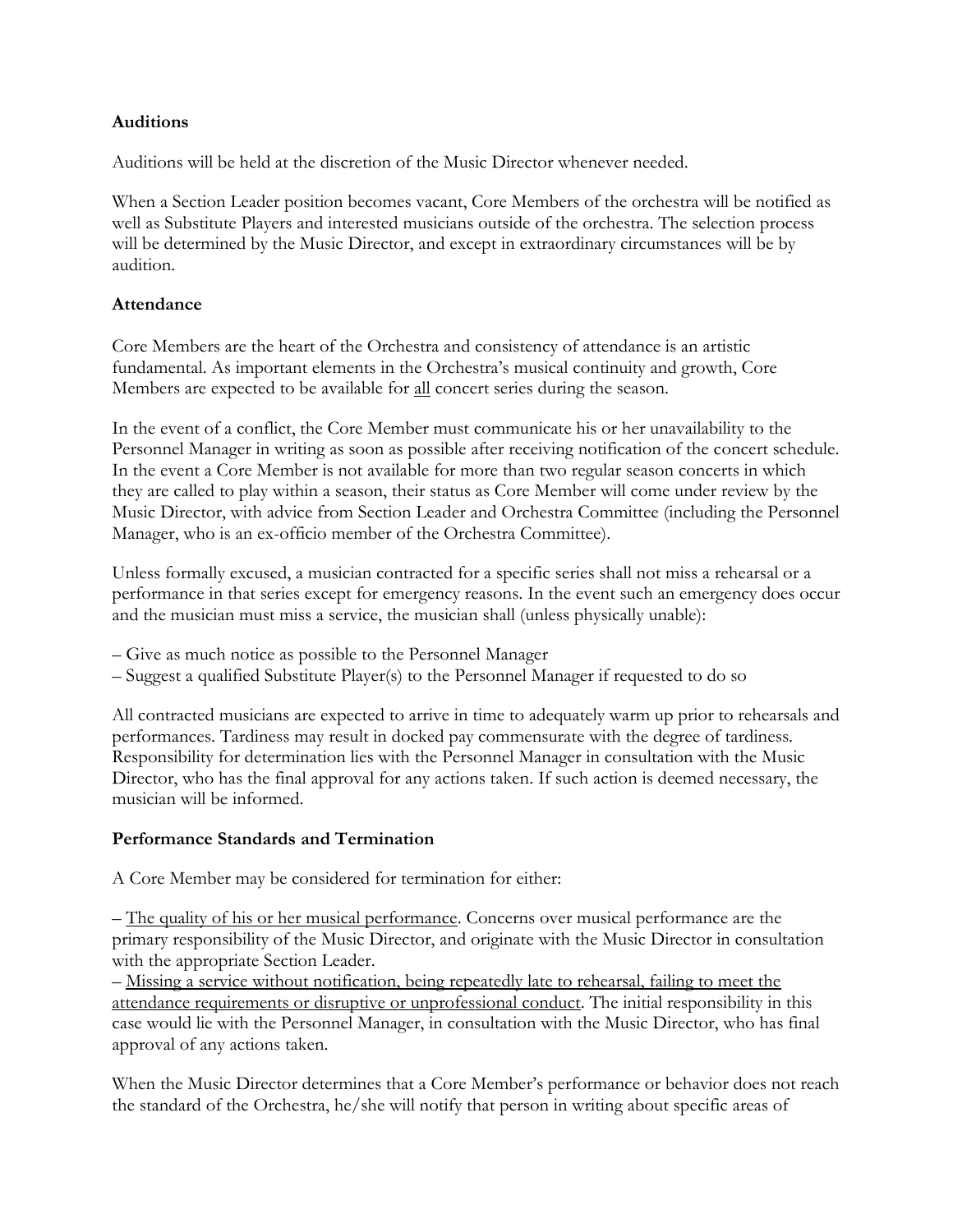deficiency and need for improvement. The Music Director will send a copy of the letter to the Orchestra Committee. The musician's status in the Orchestra will then be considered as probationary for the next three concert series starting with the first concert at least thirty days from the date of the letter. The Committee or the musician or both can ask for a meeting with the Music Director for further verbal clarification of the Music Director's concerns.

After the second concert in the three-concert probationary period the Music Director will meet with the musician and any Core Member of the musician's choice, along with the Chair of the Orchestra Committee, to discuss the situation as it lies at that point in the perception of the Music Director. After the third concert period in the probationary period, the Music Director will notify the musician and the Committee in writing as to whether the probation will end with reinstatement to core membership or termination.

If the Music Director terminates the musician, the musician can appeal to the Orchestra Committee. The Committee will vote to either uphold termination or to extend probation for another two concert series beginning with the next concert of the Orchestra, along with soliciting another written and/or verbal description from the Music Director of deficiency and needed improvement. At the end of this second probationary period the Music Director will decide to terminate or reinstate the musician. The Music Director's decision will then be final.

If the musician in question is a Substitute Player rather than a Core Member, the Music Director may request that the musician be dropped from the Substitute Player list without notice or probation period.

#### **Leave of Absence**

Musicians who have been a Core Member for at least 5 years and are in good standing (no disciplinary action considerations) are eligible for a one-year leave of absence upon request. They can return to their same position without being required to audition. For absences of more than a year, an audition may be required.

Following a Leave of Absence, musicians may request additional such leaves after another 5 or more years, per the above description.

#### **Obligations of the Newport Symphony Orchestra**

– Advise Core Members of the following season's concert dates as early as possible, with every effort made to do so prior to the end of the previous season

– Send contracts to Core Members by September 1.

– Make every effort to provide a comfortable, ergonomic and safe environment for rehearsals and concerts.

– Provide a 15-minute break at approximately halfway through the rehearsal

#### **Home stays**

Home stays will be provided when a homestay request form has been submitted to the Office Manager in advance, and as long as there are spaces available. Home stays are for the musician only. They do not include spouses, family, friends, or pets.